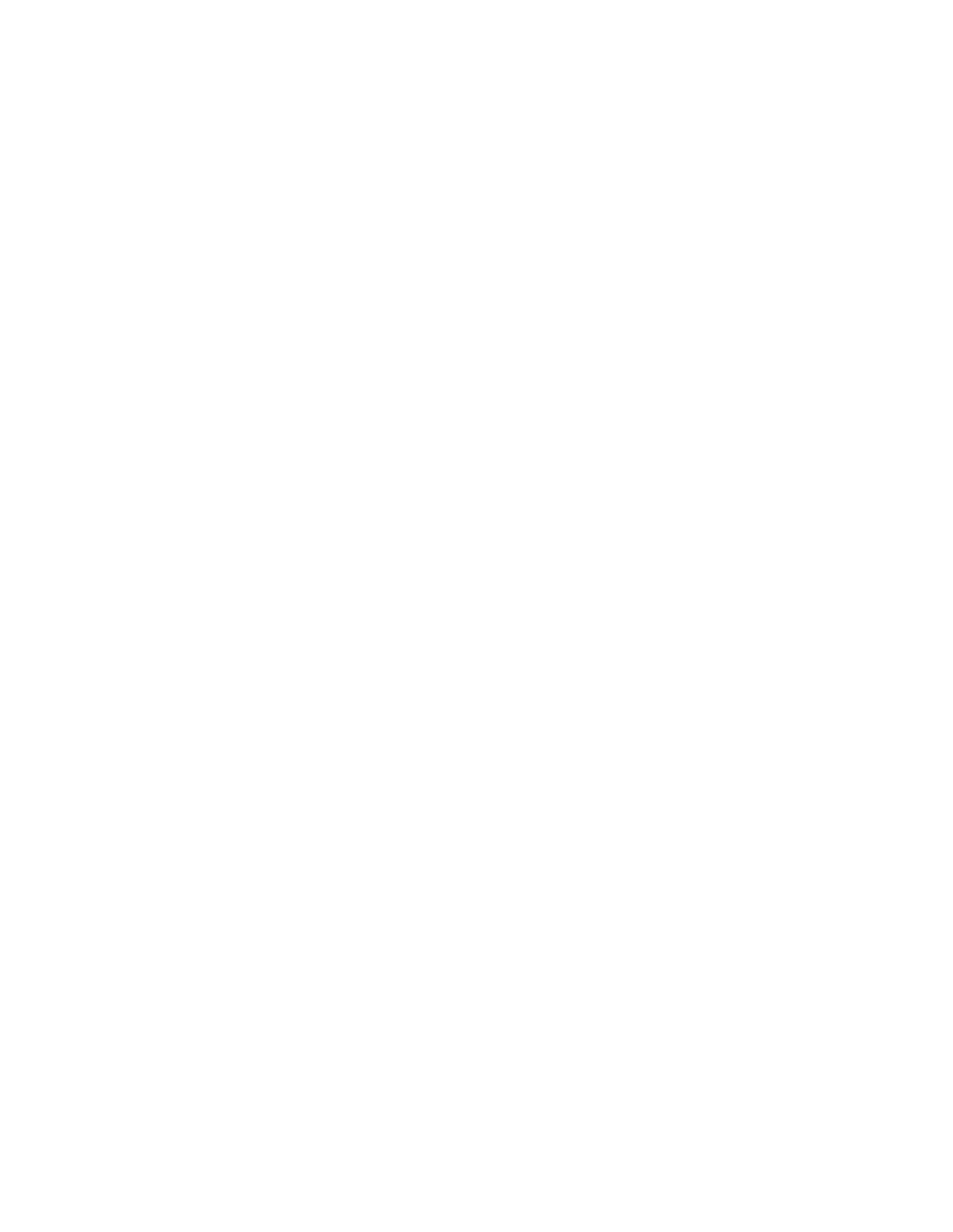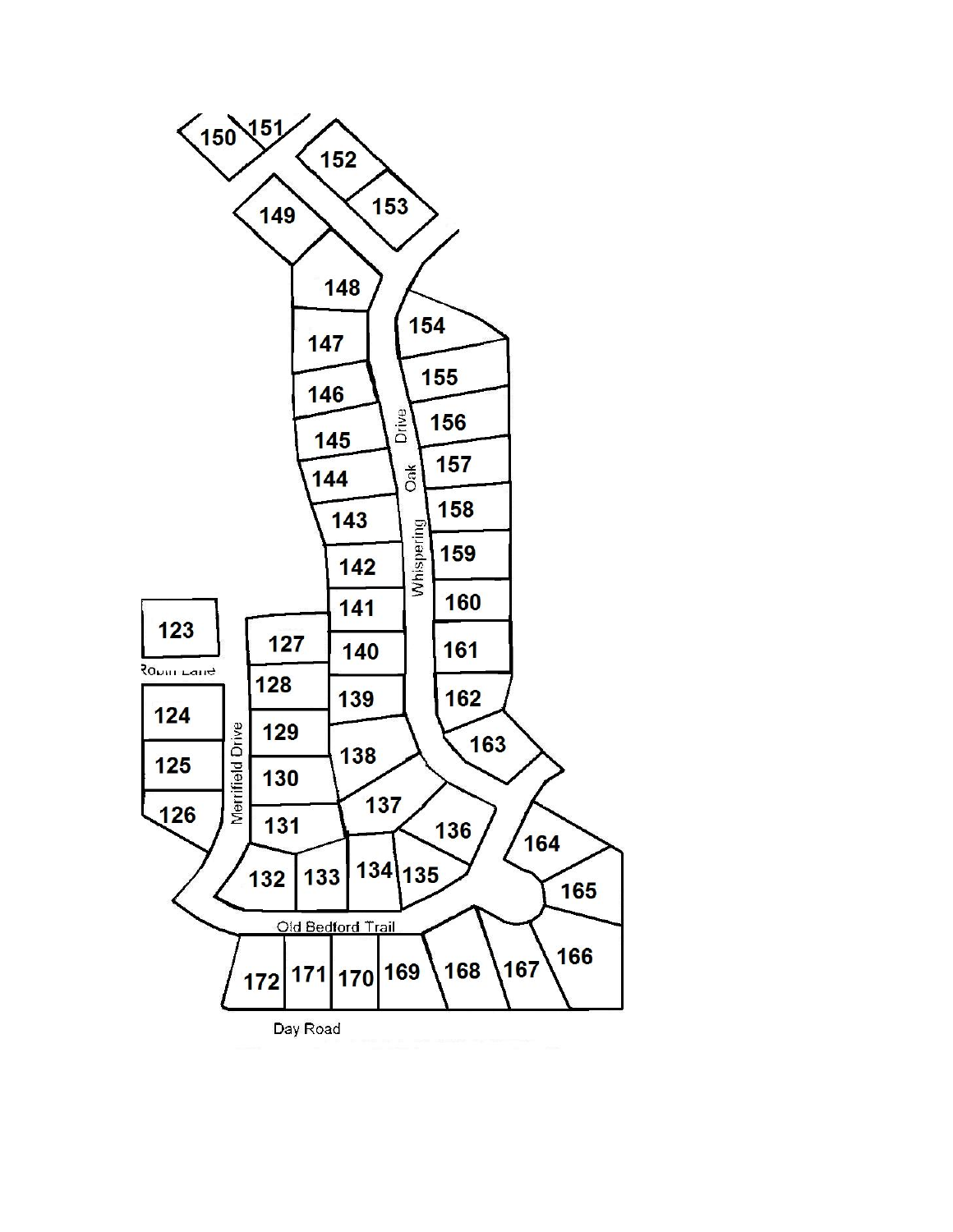### **Declaration of Restrictions**

## **Windingbrook Park Addition, Section D**

All persons who shall hereafter acquire any land in the recorded Plat of Windingbrook Park Addition, Section D, which is located in Penn Township, St. Joseph County, Indiana, shall be taken and held to agree and conform with the undersigned owner of said real estate and with their successors and assigns to conform to and observe the following restrictions and stipulations as to the use thereof and the construction of improvements thereon, namely:

### ARTICLE 1.

Use and occupancy of lots in the tract above described shall be confined to residential purposes. No structures shall be erected or placed or permitted to remain on any building plot other than

Detached single-family dwellings, not to exceed two stories in height.

(b) A private garage accommodating not more than three cars.

## ARTICLE 2.

A. No dwelling house may be constructed on Lots Numbered 123, 124, 125, 127, 128, 129, 130, 138, 139, 140, 141, 142, 143, 144, 145, 146, 147, 148, 154, 155, 156, 157, 158, 159, 160, 161, 162, and 163 having ground floor space of less than 1,500 square feet for a single story or ranch type home; less than 800 square feet of ground floor space for a 1 ½ or 2 story home; 2,100 square feet for a "split level" dwelling. The front of said dwelling houses, exclusive of garage, shall not set back further than 65 feet from the fronting street line, nor shall they be nearer than 35 feet from the fronting street line unless the prior written permission is obtained from Twin City reality Corporation, its successors or assigns.

B. No dwelling house may be constructed on Lots Numbered 126, 131, 132, 133, 134, 135, 136, 137, 149, 151, 152, 153, 164, 165, 166, 167, 168, 169, 170, 171, and 172 having ground floor space of less than 1,400 square feet for a single story or ranch type home; less than 750 square feet of ground floor space for a 1 ½ or 2 story home; 1,900 square feet for a "split level" home. The front of said dwelling houses, exclusive of garage, shall not set back further than 65 feet from the fronting street line, nor shall they be nearer than 35 feet from the fronting street line unless the prior written permission is obtained from Twin City reality Corporation, its successors or assigns.

C. In computing the ground floor space of a "split level" home, as set forth in this Article 2, the footage shall include the lower level area provided it is finished and used as a living area and not as a garage, storage, etc. Also, in computing the ground floor space of any of the dwelling houses in this Addition, such measurement shall be exclusive of garage.

D. In addition to the requirements listed above, all dwellings erected in said Section D shall measure not less than 52 feet in length, paralleling the fronting street. In computing the said length, paralleling the fronting street. In computing the said length, an attached garage may be included in said measurement.

E. All dwelling constructed on lots numbered, 166, 167, 168, 169, 170, 171, and 172 shall be considered as fronting on Old Bedford Trail and not fronting on Day Road. Dwellings constructed thereon shall front on Old Bedford Trail unless the prior written permission is obtained is obtained from Twin City Reality Corporation, its successors or assigns.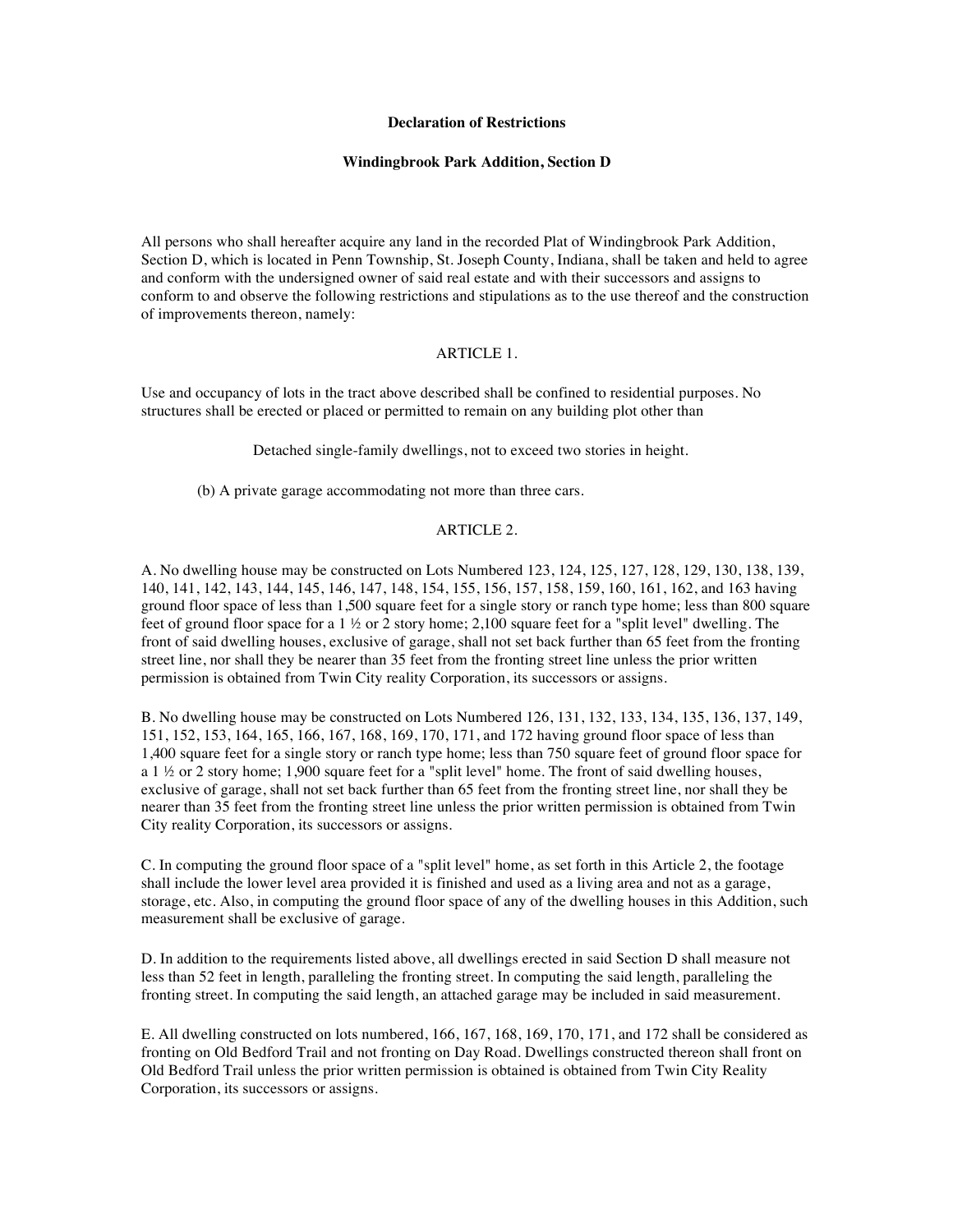#### ARTICLE 3.

Not more than one residence shall be constructed on any one lot. A lot shall mean a lot as now platted or the ownership of parts of two adjoining lots the total width of which at the front lot line shall not be less than the front lot line of either of the lots as now platted.

#### ARTICLE 4.

No animals or livestock shall be raised, bred or kept on any lot in said addition except that dogs, cats or other household pets may be kept, provided they are not kept, bred or maintained for any commercial purposes.

#### ARTICLE 5.

No noxious or offensive activities shall be carried on upon any lot, nor shall anything be done thereon which may be or may become an annoyance or a nuisance is the neighborhood. No ashes, weeds or unsightly objects shall be permitted or suffered to remain on said premises nor shall the premises be used in any way or for any purpose that may endanger the holder or unreasonably disturb the holder of any adjoining land. No fence or wall shall be erected or maintained on any lot in said section without the written consent of Twin Cities Reality Corporation, its successors or assigns first had and obtained.

## ARTICLE 6.

No trailer, basement, tent shack or garage shall at any time be used as a residence temporarily or permanently, nor shall any residence of a temporary character be permitted.

#### ARTICLE 7

No structures shall be moved into any lot.

No garage shall be erected on any lot in said tract except at the time of the erection of or after the completion of such a residence building as is permitted by these restrictions.

#### ARTICLE 8.

No tank for the storage of fuel oil or any other purpose may be maintained on any of the lots within this Addition, above the surface of the ground, unless the written consent of the Twin City Reality Corporation, its successors or assigns, is first obtained.

## ARTICLE 9.

No building shall be placed nearer than ten feet from the inside lot lines; steps, uncovered porches, terraces, chimneys, and cornices may extend not more than twenty-four inches into the side yard. All dwellings and buildings constructed on corner lots must face the direction approved by Twin City reality Corporation, its successors or assigns, and said approval must be obtained in writing.

#### Article 10.

No building shall be erected, placed or altered on any lot until the construction plans and specifications and a plan showing the location of the structure has been approved by Twin City Reality Corporation, its successors or assigns, as to quality of workmanship and materials, harmony of external design with existing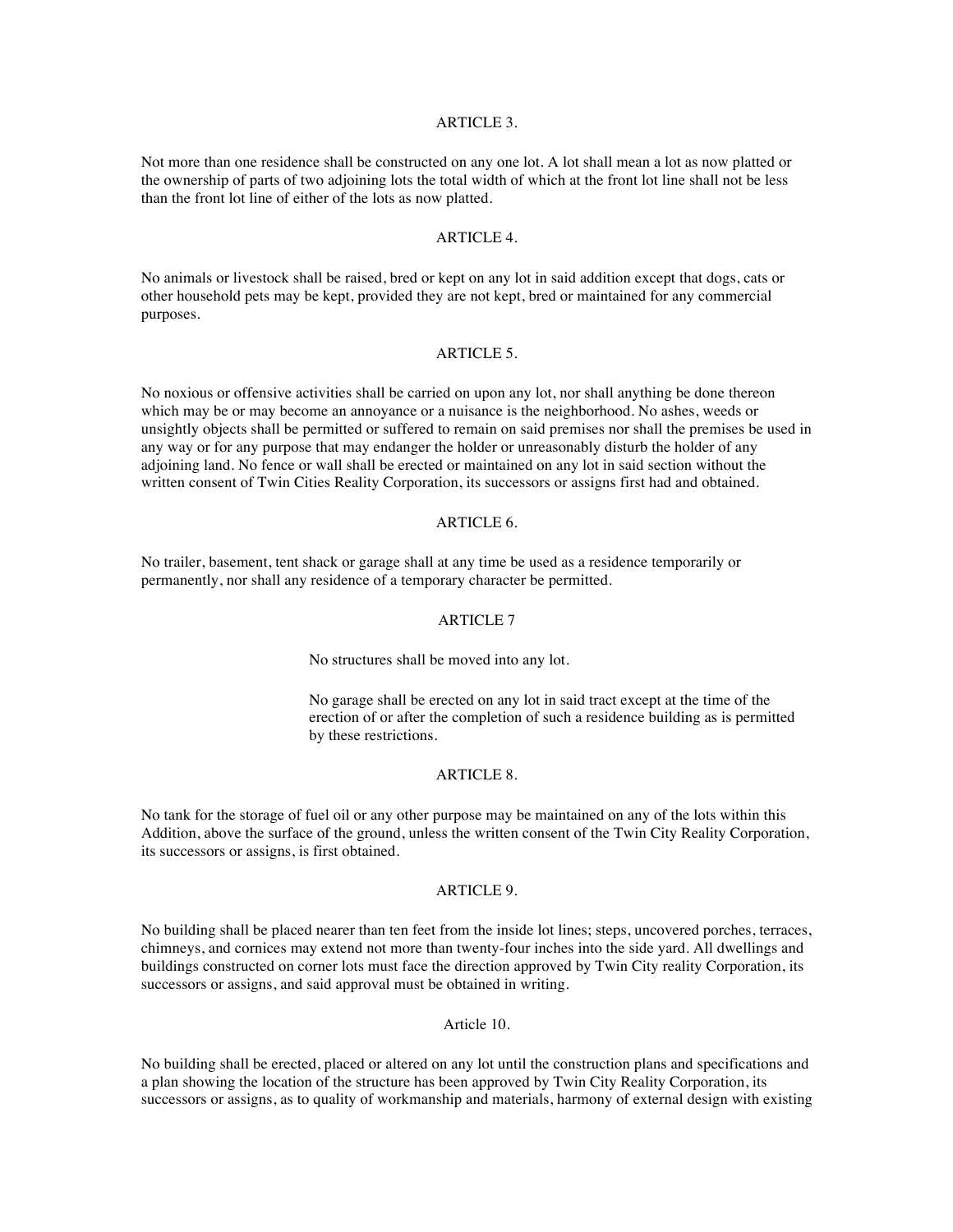structures and as to location with respect to topography and finished grade elevation.

Article 11.

No sign of any kind shall be displayed to the public view on any lot except one professional sign of not more than one square foot in size, and/or one sign of not more than five square feet advertising the property for sale or rent. There is reserved to Twin City Realty Corporation, its successors and assigns, the right to construct such signs as they desire in order to order to foster the promotion of the entire Addition and to effect sales of lots or structures in said Addition.

### Article 12.

Easements for installation and maintenance of utilities and surface water drainage are reserved as shown on the recorded Plat.

## Article 13.

Landscaping of grading, seeding for grass or sodding must be completed within twelve months of date of start of construction. Each owner must plant, maintain and furnish not less than two living hardwood trees within each lot area. Said trees must not be less than two inches in diameter, measured twelve inches above ground level.

### Article 14.

Property owners shall be required in connection with the erection of dwellings to install for each dwelling a post light of similar type, height and distance set back from the street fronting the dwelling as presently installed in the subdivision. The post lights shall be equipped with an automatic operator to provide light from sundown each night to dawn the following morning.

## Article 15.

Lot driveways shall be constructed of hard surface paving materials for the full length and width thereof.

# Article 16.

So long as a central water supply system is provided to the various lots in the Addition, no private wells for domestic water shall be drilled, dug, or maintained. A suitable sewerage disposal system shall be provided for each residence in the Addition which shall in all respects as to size, location, quality and type of construction conform to all the regulations of applicable State or local health authorities. Approval of such system as installed shall be obtained from the applicable authority.

## Article 17.

The builder or owner of each dwelling located in the said Addition shall supply each dwelling with a water meter yoke situate in a convenient location.

### Article 18.

These covenants are to run with the land and shall be binding on all parties and all persons claiming under them until January 1, 1990,after which time said covenants shall be automatically extended for successive periods of ten years unless and instrument signed by a majority of the owners of the lots in said Addition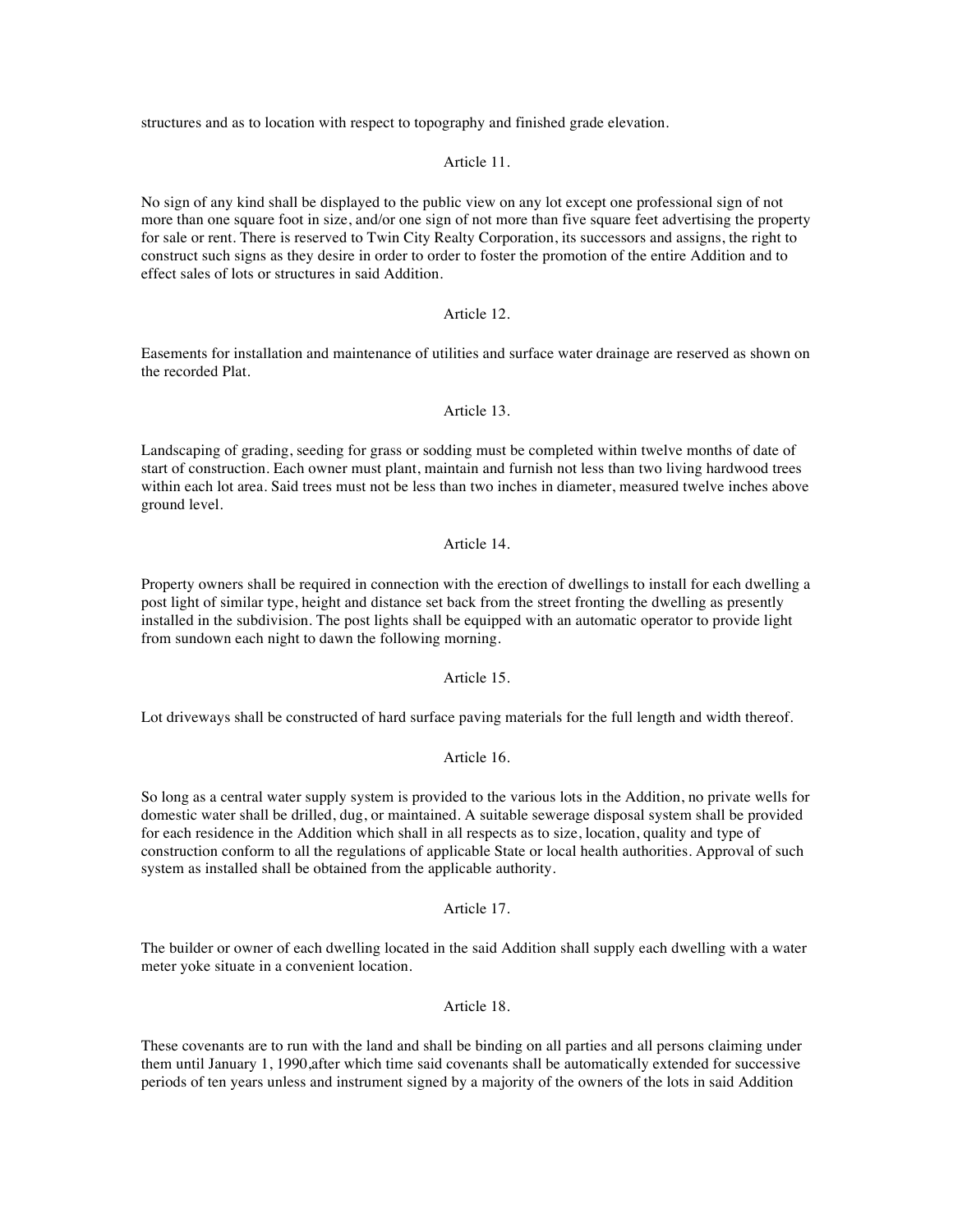has been recorded, agreeing to change said covenants in whole or in part.

### Article 19.

The restrictions, rights, reservations, limitations, agreements, covenants and conditions may be enforced by the owner or owners of any lot or lots in said subdivision, any one or more of whom, his or their legal representatives, successors or assigns, shall have the right to sue for and obtain an injunction prohibitive or mandatory, to prevent the breach of or to enforce the observance of the restrictions, rights, reservations, limitations, agreements, covenants and conditions above set forth in addition to the ordinary legal action for damages; that the failure of any owner or owners, of any lot or lots, in said subdivision to enforce any of the said restrictions, rights, reservations, limitations, agreements, covenants and conditions herein set forth, at the time of the violations, shall in no event be a waiver of the rights to do so thereafter.

## Article 20.

Invalidation of any one of these covenants by judgment or court order shall in no wise void of the other provisions which shall remain in full force and effect.

IN WITNESS THEREOF, twin City reality Corporation, being the owner of all of the lots in said Addition, has caused this declaration of restrictions to be signed by its Precedent and its corporate seal to be hereunto affixed and attested by its Secretary the 18 day of August, 1964

# TWIN CITY REALTY CORPORATION